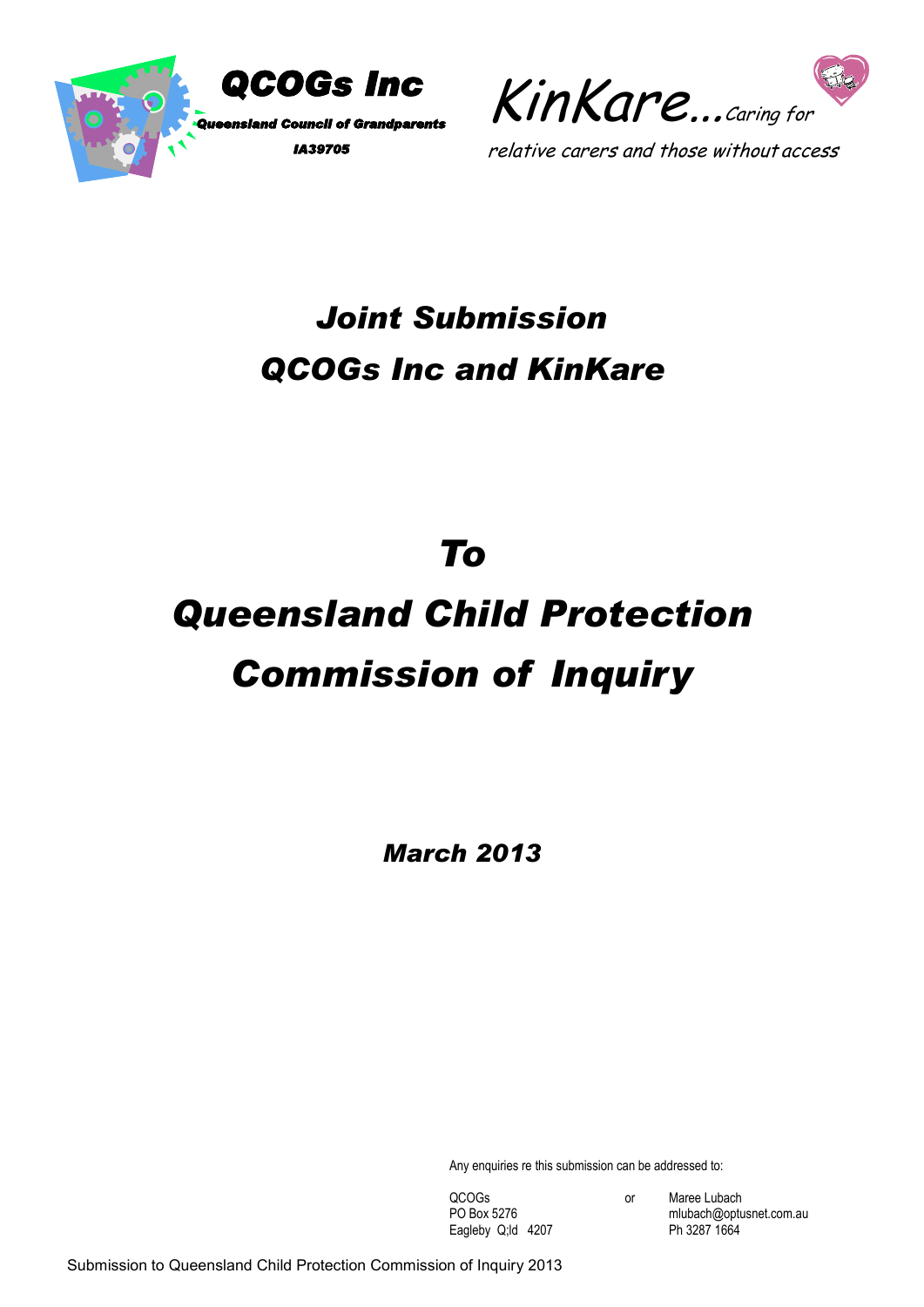



# *Background:*

This submission is being prepared as a joint document from both QCOGs Inc and KinKare by Maree Lubach. (Maree is currently the **President of QCOGs**, was a co-founder and also is the **Chair of KinKare**, is the **grandparent organisational representative on the Carers Advisory Board to the State Government** and was accept by the International Society for the Prevention of Child Abuse and Neglect **(ISPCAN)** to **co-present on grandparent issues at their International Conference in Istanbul in September 2012.)** 

As these two organisations have had a strong working relationship for 10 years and have very similar views on the issues being addressed, it was thought prudent to put both submissions together rather than having inquiry members read, virtually, the same one twice.

Both organisations have as their primary concern the wellbeing and interests of second generation parents and their children. These "parents' may be grandparents, great-grandparents, step grandparents or great aunts/uncles etc. They may be raising grandchildren or be denied access to them for many diverse reasons. To simplify the references to the three generations involved, we refer to grandparents, parents and children.

Neither of these organisations has any recurrent funding or similar allegiances to political parties, religious denominations, specific cultural agencies or other such organisations. Between the two organisations there are representatives of many different racial and cultural backgrounds including Indigenous Australians, Africans, English, French, Greek, German, Maori and many more including mainstream communities.

**Our minority group of carers are marginalised by the system and disadvantaged through language, age, culture and stereotyping.**

# *About Us:*

#### *KinKare* est. 2002

KinKare was established to give support to and advocate for relative carers raising children full-time and those denied access to those children.

During the last 10 years or more, KinKare has been invited to give evidence to numerous Senate and House of Representative enquiries. Most notably was the John Howard enquiry into the Plight of Children after Separation where we are referred to many times in the grandparenting section of the report **"Every Picture Tells a Story".**

KinKare also participated in the State Government inquiries; "Stopping the Drift', and "Improving Permanency for Children in Care" KinKare gave evidence to the **2004 CMC inquiry** into Abuse of Children in Care and consequently had representation on the following consultative committee and implementation committee.

#### *QCOGs* est 2003

COGs was established to bring together service providers and grandparents through their support group leaders in order to gain services for grandparents which were non-existent back then. It participated in the 2003 report "Grandparents Raising Grandchildren" commissioned by Larry Anthony, who was then Federal Minister for Children & Youth Affairs, and prepared by COTA National Seniors.

Since expanding to include groups from Nth Q'ld it has now become the Q'ld Council of Grandparents, QCOGs.

# *Our Submission:*

In this submission, we intend to particularly **address the Terms of Reference numbered 3 (c) and 3 (d).** 

We have also read the **Discussion Paper** recently issued and many of our comments are very relevant to questions posed in that Paper.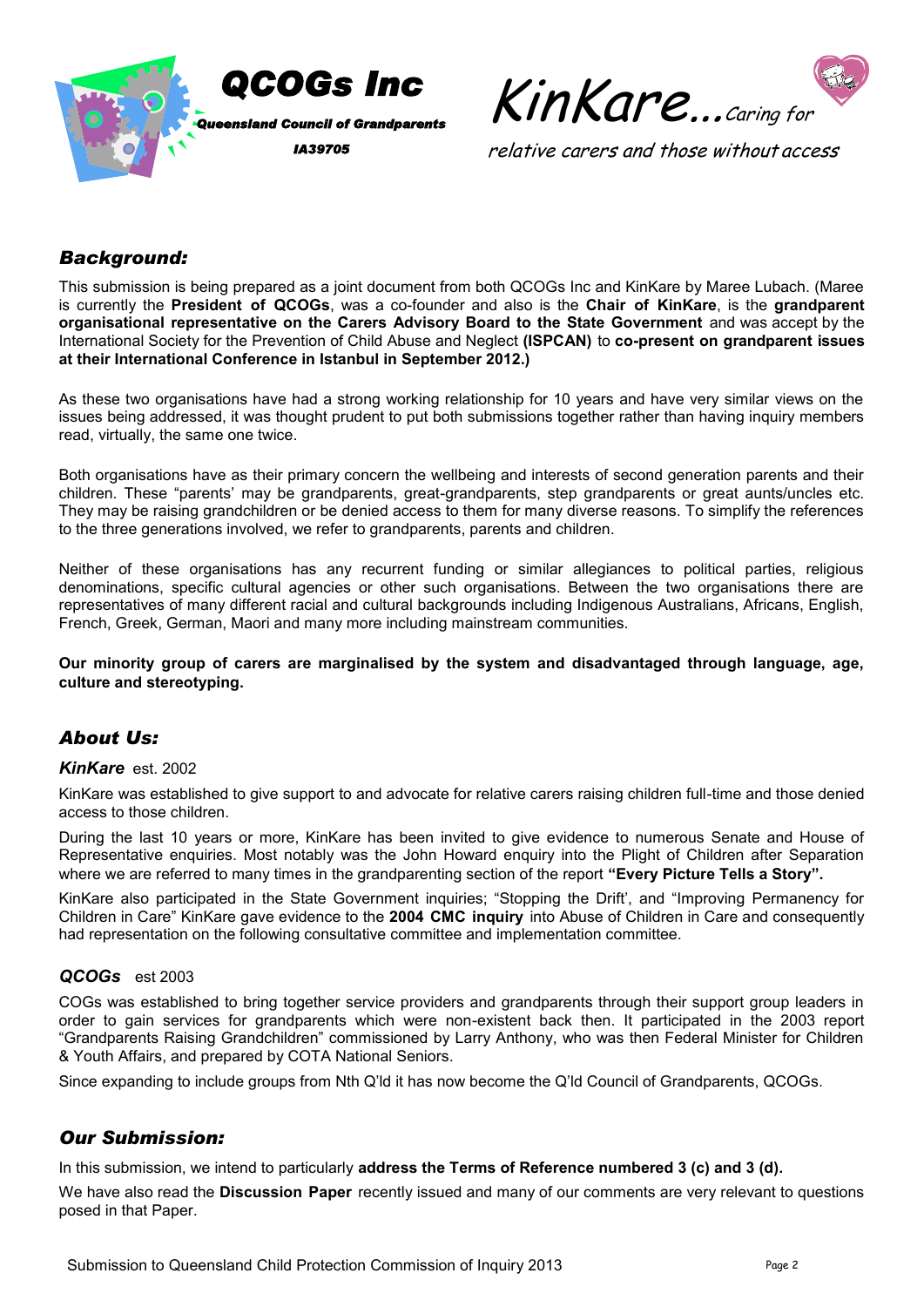



# *Executive Summary*

The inadequacies of the Child Protection System are not unique to Queensland, as has been pointed out by the Commissioner, and nor are inquiries of this nature which seek to find solutions. However, whilst the emphasis of the inquiries remains on the laws, policies and procedures surrounding the system, there is unlikely to be a significant improvement in outcomes for our children or their families.

Similarly, the financial needs of Government should not be a guiding factor in the development of a system which meets the needs of all concerned. Neither throwing money randomly at the problems, nor cutting corners to lower costs, will ultimately have the outcomes desired by all parties.

Undoubtedly, giving funded service providers more money would enable them to both extend their range services and increase the geographic regions they service, but it is doubtful that even this will lower the incidence of child abuse and neglect unless there are more efficient measures put in place to target, respond adequately and independently assess the success of each programme.

This is not meant in any way to denigrate the good work most of the service providers do, but to point out that they are being asked to deliver the impossible to those who can't cope, and with their hands tied behind their backs. Extra funding to allow them to do the same in more areas of need or extended regions, will not cause a decline in child abuse or an increase in functional families. There is a school of thought that suggests families learn how to hide their issues from authorities/agencies who have to report on them.

It is very difficult, however, to hide these major traumatic instances from the extended family, tribe or clan (whichever term is most appropriate in the circumstances) without totally isolating the elders. It is here that the services fall down. Rarely are they inclusive of, and meaningful to, all the key stakeholders. It is well known that child abuse is hidden by secrecy, and "confidentiality" taken to the extreme is secrecy. Hence we have the common occurrence of "systemic abuse" of our children.

If this Inquiry is to have any positive effect at the coalface on the issues it seeks to address, it is going to have to bite the bullet and make some very unpopular and difficult decisions. It will need to get over the bureaucratic mindset that changing a law or policy will solve the problem without ensuring adherence to that change at all levels.

#### A Case study:

One of our grandparents was talking to a CSO about her fears that the father of the children would make good on his threat to physically abuse the family now that he knew their whereabouts. As she was doing this, her little granddaughter was constantly hitting her leg quite hard. The grandmother turned to the little girl and said that if she continued grandma would hit her back. The CSO responded by making grandma go to a parenting course and when she had completed the course the incident was seen as resolved.

There was no resolution here. The CSO and the service provider of the parenting course were both able to tick all the necessary boxes to indicate a job well done, but the child and her grandmother were still living in real fear of a man well known to the Dept as violent. No recourse was made to them despite the fact that a Dept Officer had accidently given the father their address. The source of the grandmothers unwise response, and the child's inappropriate behaviour, however, remained unaddressed.

This anecdote is, if course, out of context for both the CSO and the grandparent. However, I does serve to illustrate the point that no amount of changing laws, policies or assessment tools, or the amount of funding given to programmes, will have any real or worthwhile outcome until the implementation of all of these issues is thoroughly examined.

Thank you for giving us the opportunity of addressing this most important Inquiry.

Yours sincerely,

Maree Lubach Chair KinKare President QCOGs

Submission to Queensland Child Protection Commission of Inquiry 2013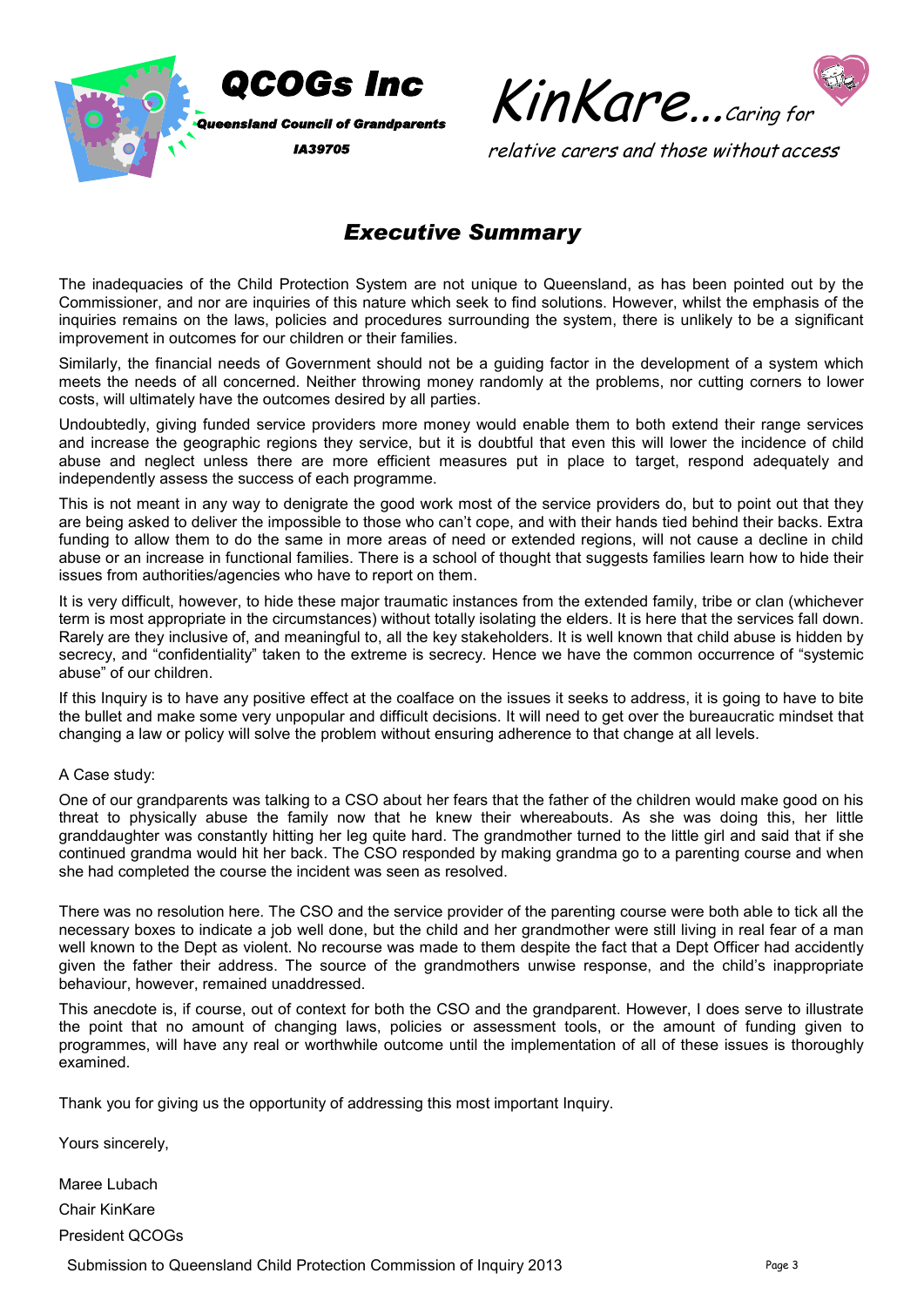



# *3 c) reviewing the effectiveness of Queensland's current child protection system in the following areas:*

#### *i) whether the current use of available resources across the child protection system is adequate and whether resources could be used more efficiently*

Clearly the spread of resources throughout Queensland is a patchwork system which is not adequately providing appropriate assistance to the most vulnerable and needy. There needs to be an independent appraisal of not only the resources, but the appropriateness of referral.

E.g. Should a drug addict who has hidden their illness from the Dept be sent to a parenting course, it is possible that they will be assessed as having improved their skills. That is not to say similar bad behaviours won't reoccur during the next withdrawal or "high" stage. The referral has not been appropriate to the need and the monies spent on the programme not used efficiently. Both agencies, however, will probably feel they are justified in returning positive short term reports on the outcome.

Longitudinal research and studies are essential in developing meaningful programmes tailored to Queensland's needs. Until both the practice of giving funding to agencies, or their programmes, on a short term/ pilot basis predominately, and the huge turnover of Departmental staff, are addressed it is unlikely that this can occur. The programmes therefore will most likely not work at their most efficient level.

- Many of the programmes available to Child Safety Officers and their clients fall under the category of "one size fits all". Parenting courses are a prime example of this. It has been widely assumed in the past that parenting issues will be the same for natural parents, Foster Carers and Kinship Carers. Not so, the family dynamics are vastly different and these needs are rarely addressed adequately. Similarly, different cultures, ages and languages need separate approaches. Currently, it seems that many Dept Officers are aware of this, but have few choices available to them.
- Children who are not living in a safe and stable home with their parents have been traumatised to some degree at least, most likely to a  $\bullet$ great extent. Expecting counsellors to assist them and their "foster" parents is asking the nigh on impossible. Specialist professionals, in many medical and educational spheres, will need to be called on and given appropriate amounts of time depending on the need. Again, no one size fits all and close monitoring of results must be undertaken.
- The resource called "family" is one of the most powerful available to the Dept, but probably the most underused. It is time for the policy of finding relatives first for children taken into care to be stringently enforced, but also, of course, carefully monitored.
- Kinship Carers, continue to consistently report not being issued with any Dept guidelines or policies when children are placed with them. It is a very traumatic time for them and almost always unexpected. They have not made the conscience decision to take this action and have not undergone the prior training other foster parents have. Consequently, they are unaware of their rights/responsibilities as seen by the Dept. They don't know to ask for Manuals, case plans and conferences let alone realize they have a right to transcripts following meetings. Unfortunately, they are too often taken advantage of in this regard. Prior training can never minimise the anguish they face at knowing what has happened to both the children and grandchildren they love so dearly, but rarely is there any attempt to arrange for assistance to help them through this time. Should things become difficult, there is a never ending list of people who point to their lack of "training".

# *Ii) the current Queensland government response to children and families in the child protection system including the appropriateness of the level of, and support for, front line staffing;*

- The current Government seems not to be responding at all to families crying out for help.
- At the end of last year QCOGs pointed out several gross inadequacies of the current Government and many public servants were quick to reply and address the issues. They are to be commended for their actions. However, they are obviously working under extremely difficult conditions with little or no support from their political overseers.
- Similarly, the frontline workers of the Dept are poorly supported it seems.
- CSOs have one of the worst jobs conceivable. Many straight from University with few life experiences thrown into the darkest side of our society, child abuse. Despite this, most of them do the very best they can with unreasonably few resources to assist them.
- Again, until the situation at the coalface is promptly and adequately assessed and improved there can only continue to be disgruntled clients and a huge staff turnover which further aggravates the problems..